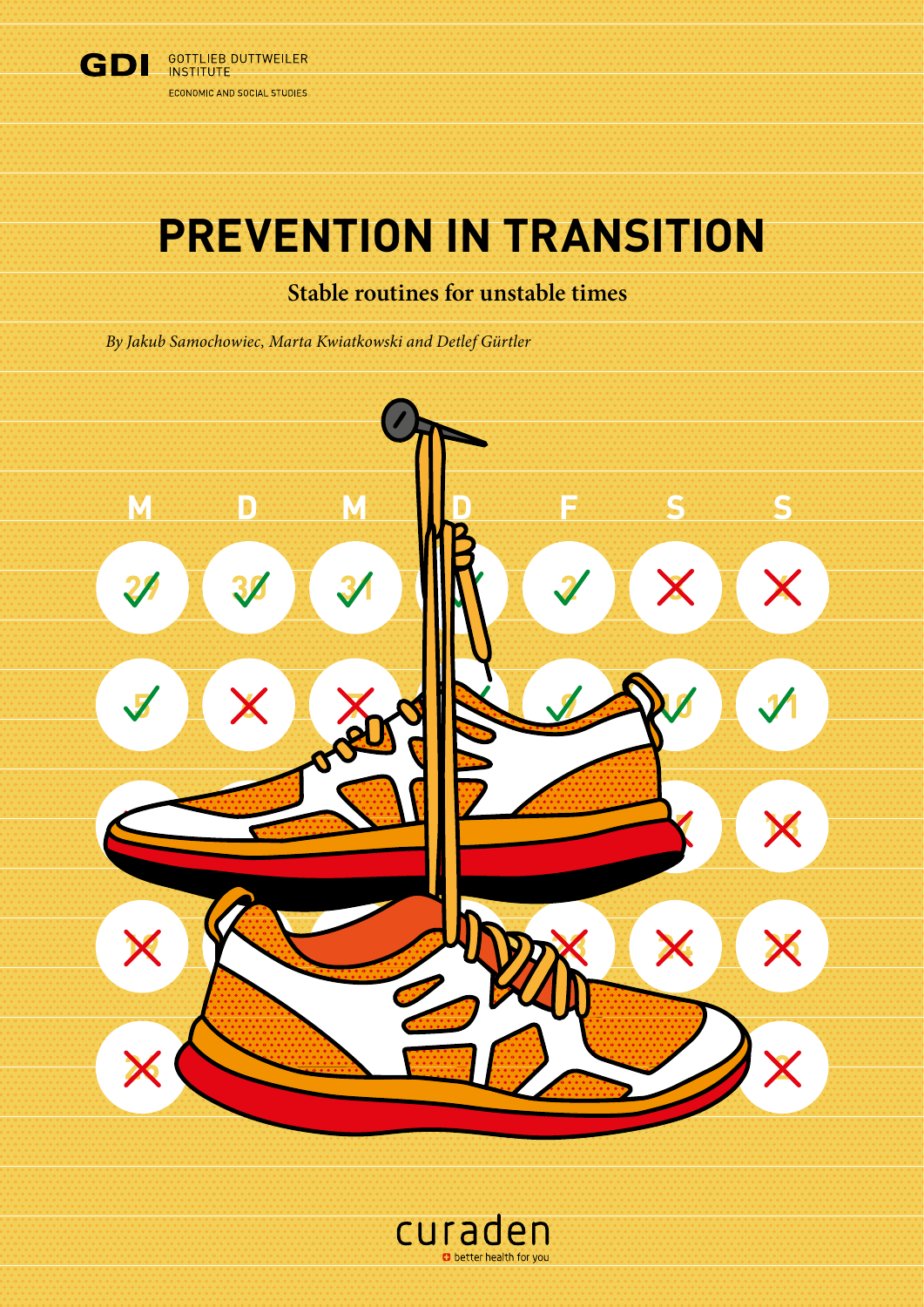### **Impressum**

**Authors** Jakub Samochowiec, Marta Kwiatkowski, Detlef Gürtler

**Editor** Adrian Lobe

**Layout/illustration** Joppe, Berlin

**GDI Research Board** Karin Frick, Alain Egli

**© GDI 2021**

ISBN 978-3-7184-7129-4

#### **Publisher**

GDI Gottlieb Duttweiler Institute Langhaldenstrasse 21 CH-8803 Rüschlikon [www.gdi.ch](http://www.gdi.ch)

#### **Partners**

Curaden AG Amlehnstrasse 22 6010 Kriens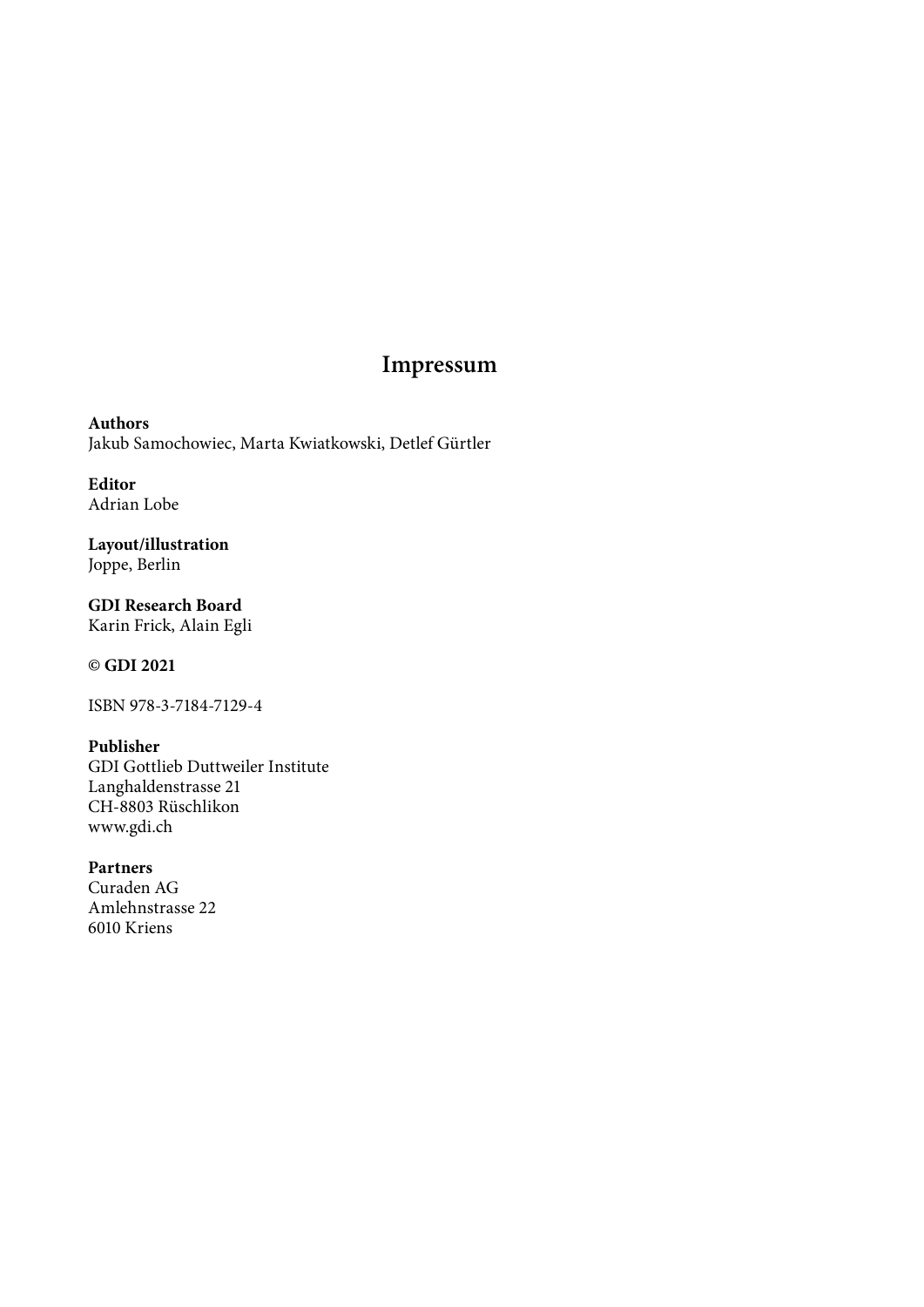### **Content**

#### 4 **Executive summary**

#### 5 **The power of habit**

- > Stable routines, stable habits
- > Malleable habits

#### 13 **Change as a constant**

- > Magic moments, tragic moments
- > Climate change
- > The job market

#### 18 **The pandemic as disruption**

- > Changed habits during the pandemic: diet
- > Changed habits during the pandemic: exercise and sport
- > Changed habits during the pandemic: smoking
- > Who responds in what way? Factors promoting behavioural resilience
- > Change = change for the worse?

#### 34 **What can be done? Encouraging self-regulation**

- > Environmental variables
- > Mindfulness
- > Rituals
- > Building one's identity
- > Plans and goals
- > Planned disruption

#### 47 **The future under control – a prevention scenario for an unstable future**

- > A new understanding of health, a new understanding of medicine
- > Motivation
- > Capability
- > Opportunitites
- > Already possible tomorrow
- 59 **Conclusion**
- 63 **Experts/Glossary**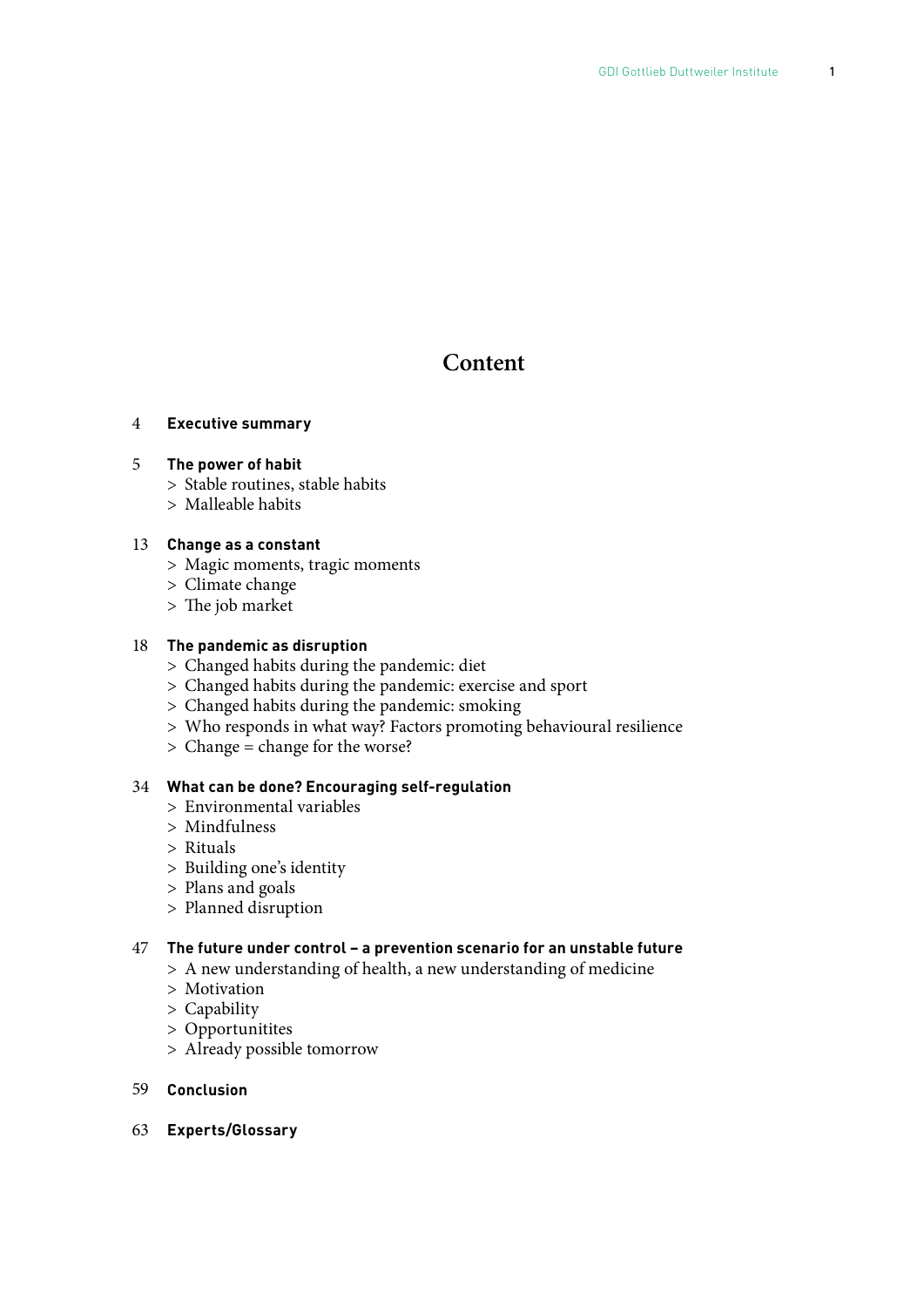# Starting the day with coffee

2 PREVENTION IN TRANSITION IN TRANSITION IN TERMINE DES LATINGS DE LATINGS DE LATINGS DE LATINGS DE LATINGS DE<br>2 DE LATINGS DE LATINGS DE LATINGS DE LATINGS DE LA INSTITUTE DE LA INSTITUTE DE LA INSTITUTION DE LA INSTITUT

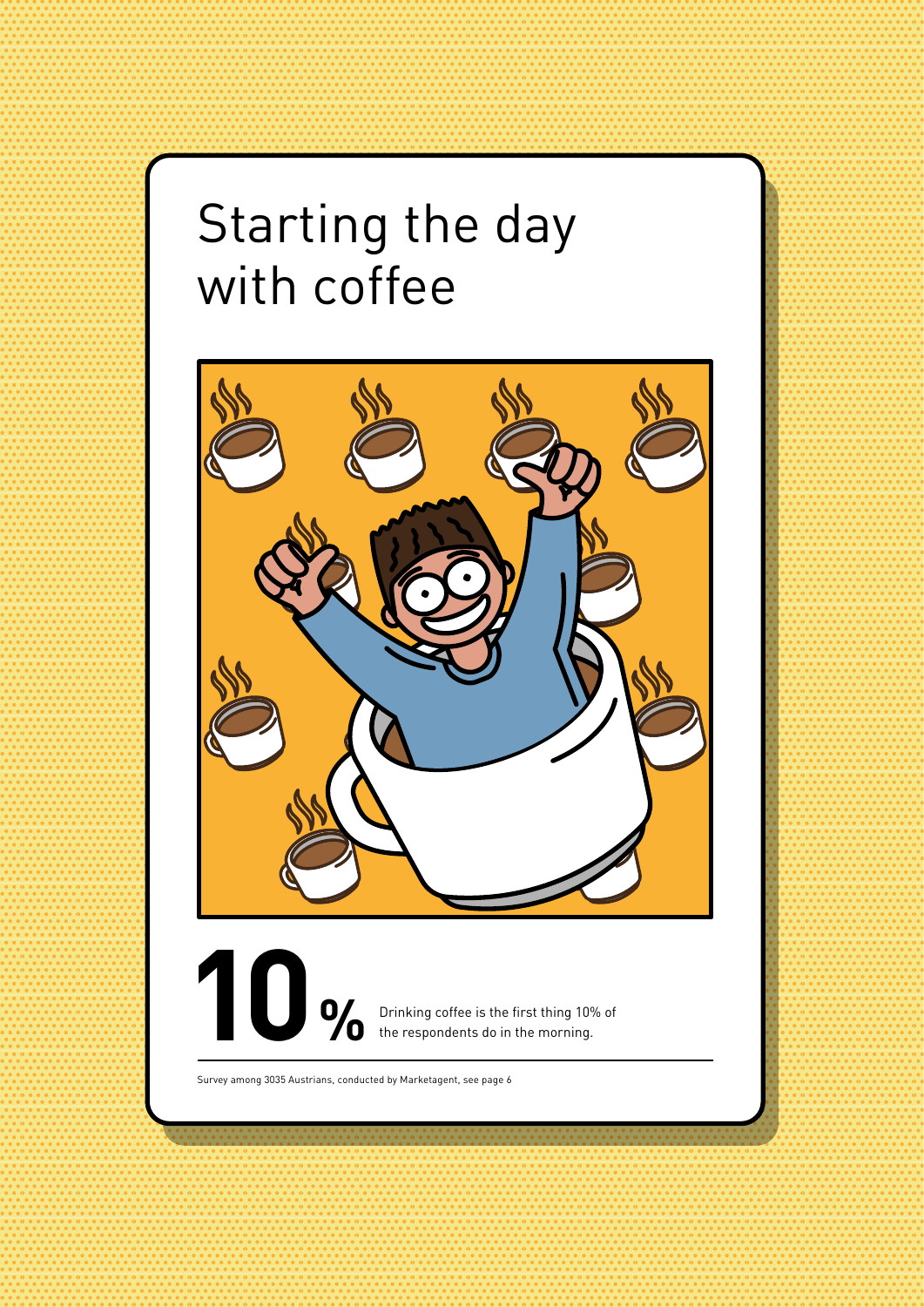## **Preface**

Dear Sir or Madam,

Stable routines are the mainstays of our daily work. Here at Curaden, the Swiss provider of holistic concepts, services and products for oral health, we have known this ever since the start of our business activities some fifty years ago. That is why we support the study from the GDI.

We are convinced that prevention is the key to a more humane and cost-effective form of health care. The realities on the supply side look different, however. Whether in the world of politics, in health care practices or in universities, prevention is not accorded the importance that it deserves. This is for differing reasons, but largely due to insufficient or incorrect financial incentives. Prevention – such as we understand it – is the enemy of treatment. The pressure on the demand side is growing, however, accompanied by the knowledge of the public about their own health and the decisive factors in this respect. We believe that the development is heading in the right direction – and that the current crisis, which is creating so much instability, will help to speed up the intolerably slow pace of this change.

Prevention is our guiding principle, and "Better health for you" is our claim. As the world's leading company in dentist-recommended oral care, please permit us to take a brief detour into oral health. It has been scientifically proven that its importance has direct links to general human health. The quality of the bacterial flora in the mouth determines the intestinal flora. Diseases of the periodontium affect the metabolism, the lungs and the blood vessels. Studies have demonstrated the link between cardiovascular disease and diseases of the mouth. Conversely, both physical and psychological complaints can aggravate periodontitis. With good oral hygiene and nutrition, we ourselves can contribute to preventing inflammations. Prevention is the key.

Here at Curaden, we are dedicated to oral health, but we also think in terms of the future, and to a time when prevention will account for more than just about two percent of total health care spending.

We wish you happy reading. With kind regards,

Ueli Breitschmid Owner, Curaden AG, Schweiz

Denis Bourgeois

Scientific Advisory Board

**Further information about Curaden and its philosophy is available at:** 

www.curaden.com, www.curaprox.com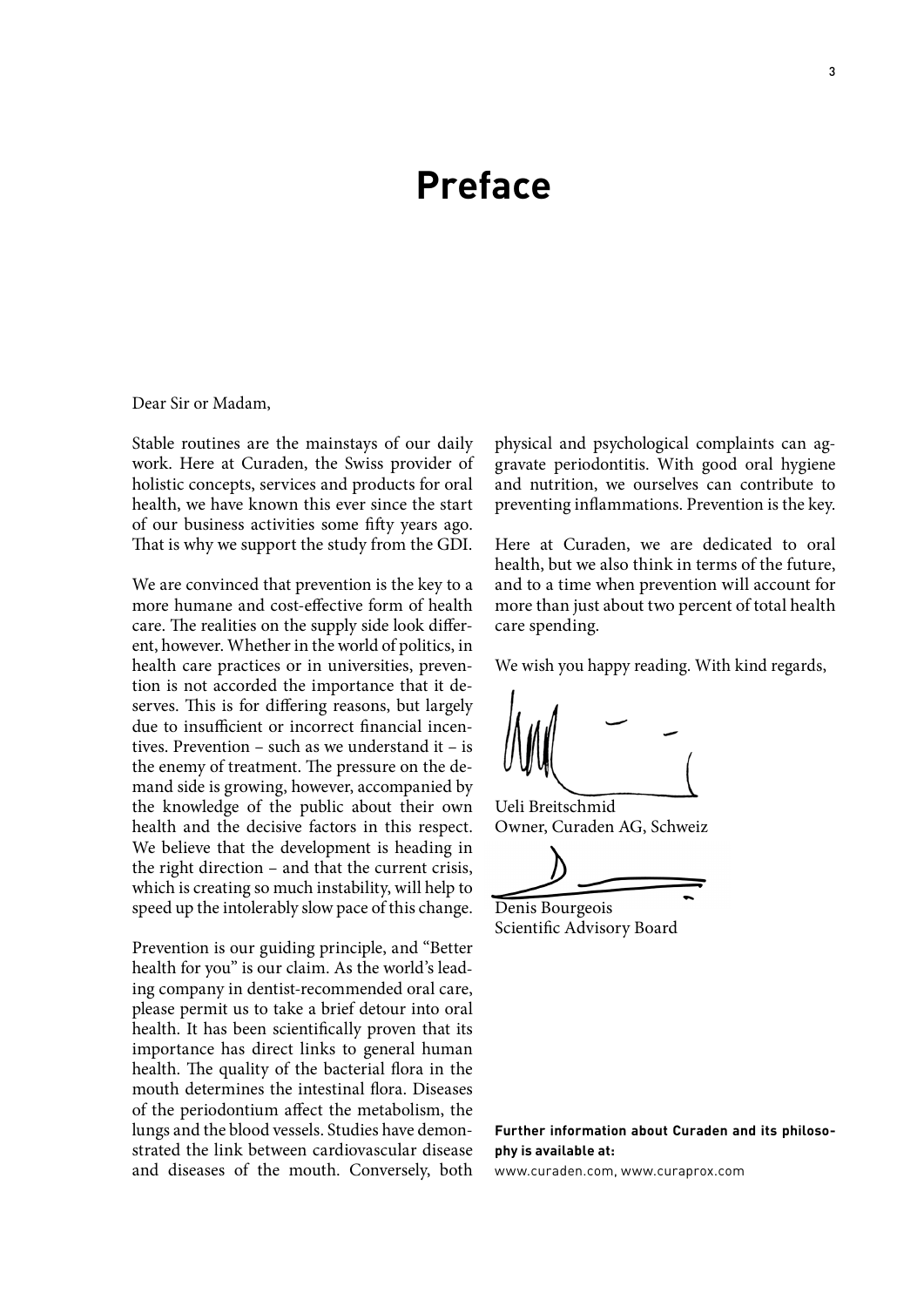# **Executive summary**

Our behaviour is largely determined by habit: behavioural patterns repeated on a daily basis, which are hardly ever questioned because they happen 'on autopilot'. Many behavioural patterns promoting health must be made into habits in order to be stable in the long term.

We can rely on our habits when we have stable day-to-day routines. But what happens in times of upheaval, when our environment suddenly changes? This can happen through events in our personal lives, such as changing jobs, splitting up with a partner, or moving home, or if our environment as a whole becomes unstable, as it might through climate change or a changed world of work.

In view of such new overall conditions, we must then recalibrate our behaviour as well. This poses the risk that habits promoting health may be lost – but it also offers a window of opportunity for exercising desirable habits. So it is a matter of practising resilient health behaviour that not only withstands change but also makes use of the malleability of habits in order to change one's behaviour in a positive direction.

The coronavirus crisis offered the opportunity to observe changes in behaviour, habits, and rituals in dramatically changed environmental conditions in time lapse. A review of studies conducted during the pandemic shows that many people changed their behaviour as a result of the pandemic. But these changes did not always have a clear direction. Some people displayed more healthy, others less healthy behaviour.

What then are the decisive factors for people to change their behaviour in a positive or a negative way? Studies conducted during the pandemic identify several factors promoting stability of behaviour or even a positive change. These include mental health, social integration, education and income, age and gender.

Many of these factors correlate with a capacity for self-regulation. That capacity, however, is not fixed but is itself malleable. On the one hand, economic and social security can ensure resilience in health behaviour. On the other hand, mindfulness training, ritualising behaviours, identifying with one's own behaviour, and making plans can be learned.

The more the world changes, the more effective and the more important prevention becomes.

In a concluding scenario, we sketch what tomorrow's world may look like if the factors discussed are implemented in health prevention. In that scenario, much greater importance is attached to prevention than is the case today, and the promotion of health is viewed in a more holistic way. We limit ourselves to factors within the scope of action of individuals. In the scenario, the settings for such individual action are divided into the categories of motivation, capability, and opportunity.